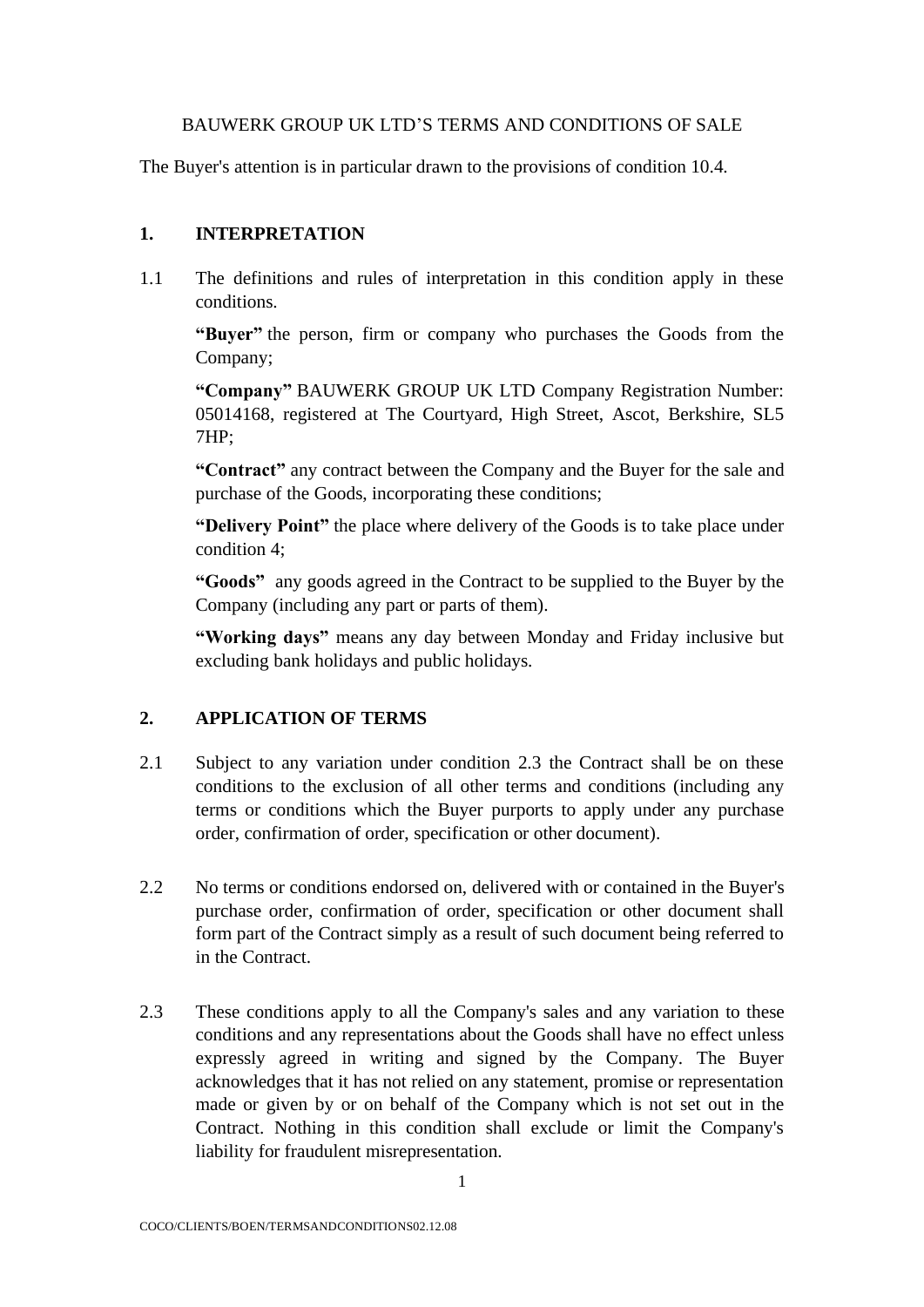- 2.4 Each order for Goods by the Buyer from the Company shall be deemed to be an offer by the Buyer to buy Goods subject to these conditions.
- 2.5 Quotations and any accompanying technical or other information supplied by us are illustrative only and are not offers from the Company capable of immediate binding acceptance. A contract shall come into existence only when the Company accepts your order.
- 2.6 No order placed by the Buyer shall be deemed to be accepted by the Company until a written acknowledgement of order is issued by the Company or (if earlier) the Company delivers the Goods to the Buyer.
- 2.7 The Buyer shall ensure that the terms of its order and any applicable specification are complete and accurate.
- 2.8 Any quotation is given on the basis that no Contract shall come into existence until the Company despatches an acknowledgement of order to the Buyer. Any quotation is valid for a period of 30 days only from its date, provided that the Company has not previously withdrawn it.

## **3. DESCRIPTION**

- 3.1 The quantity and description of the Goods shall be as set out in the Company's quotation or acknowledgement of order.
- 3.2 All samples, drawings, descriptive matter, specifications and advertising issued by the Company and any descriptions or illustrations contained in the Company's catalogues or brochures are issued or published for the sole purpose of giving an approximate idea of the Goods described in them. They shall not form part of the Contract and this is not a sale by sample.

## **4. DELIVERY**

- 4.1 Unless otherwise agreed in writing by the Company, delivery of the Goods shall take place at the Buyer's place of business specified in the Company's acknowledgement of order. A carriage charge of £50 applies to any such delivery where the order is for less than £500 (excluding VAT).
- 4.2 The Company shall deliver the Goods to the Buyer's place of business at the Company's cost.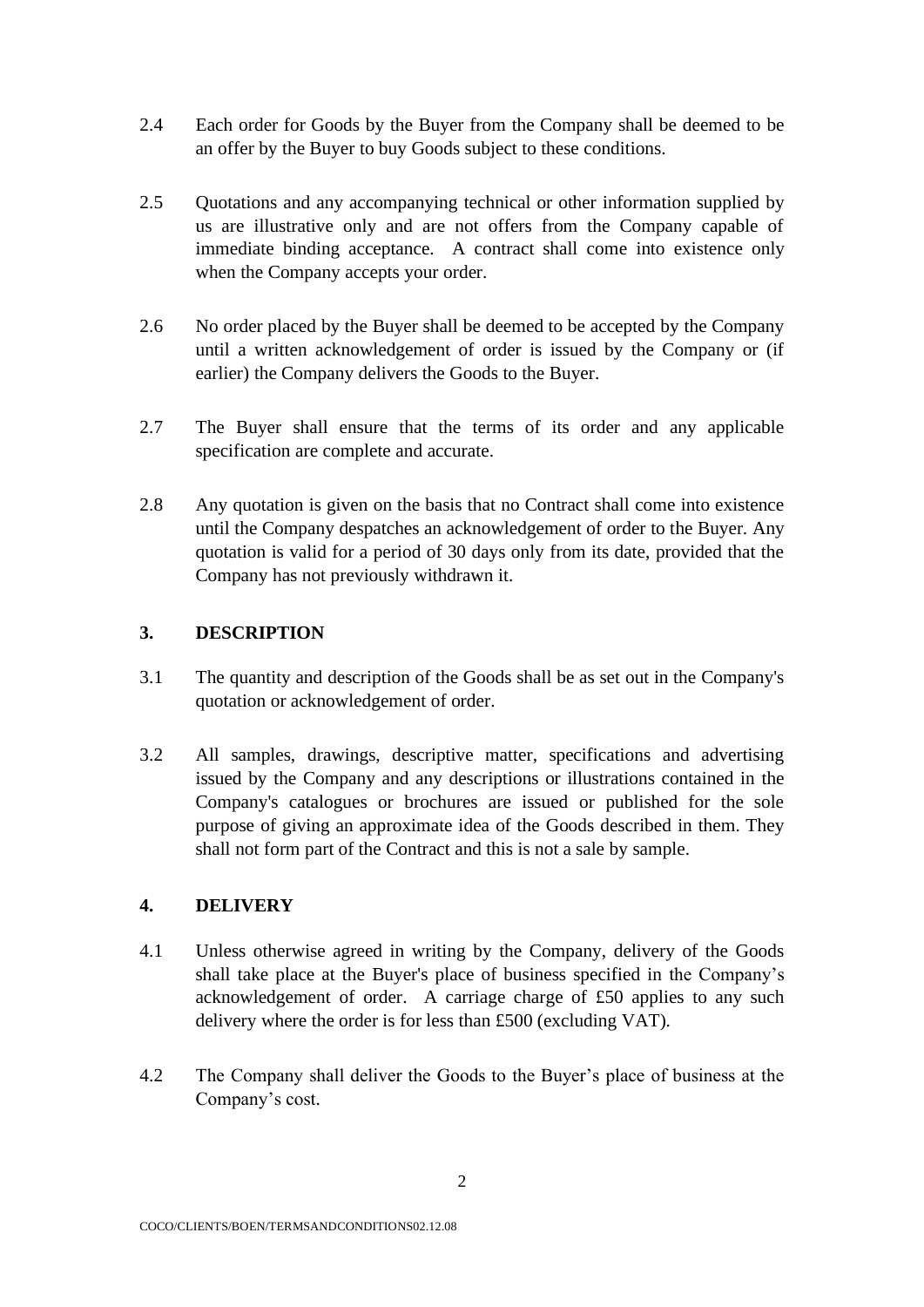- 4.3 Provided that the Buyer has received the notice referred to in condition 4.2 and the requisite time has passed under that condition, then if for any reason the Buyer fails to accept delivery under that condition or the Company is unable to deliver the Goods on time because the Buyer has not provided appropriate instructions, documents, licences or authorisations:
	- 4.3.1 the Goods shall be deemed to have been delivered; and
	- 4.3.2 the Company may store the Goods until delivery, whereupon the Buyer shall be liable for all related costs and expenses (including without limitation, storage and insurance).
- 4.4 Delivery of standard orders in Great Britain mainland will be made approximately 5-7 Working Days from the date of receipt of the Buyer's order provided however that any dates specified by the Company for delivery of the Goods are intended to be an estimate and time for delivery shall not be made of the essence by notice. If no dates are so specified, delivery shall be within a reasonable time.
- 4.5 Subject to the other provisions of these conditions the Company shall not be liable for any direct, indirect or consequential loss (all three of which terms include, without limitation, pure economic loss, loss of profits, loss of business, depletion of goodwill and similar loss), costs, damages, charges or expenses caused directly or indirectly by any delay in the delivery of the Goods (even if caused by the Company's negligence), nor shall any delay entitle the Buyer to terminate the Contract other than pursuant to clause 5.4.
- 4.6 If the Company delivers to the Buyer a quantity of Goods of up to 3% more or less than the quantity accepted by the Company, the Buyer shall not be entitled to object to or reject the Goods or any of them by reason of the surplus or shortfall and shall pay for such Goods at the pro rata Contract rate.
- 4.7 The Company may deliver the Goods by separate instalments. Each separate instalment shall be invoiced and paid for in accordance with the provisions of the Contract.
- 4.8 Each instalment shall be a separate Contract and no cancellation or termination of any one Contract relating to an instalment shall entitle the Buyer to repudiate or cancel any other Contract or instalment.
- 4.9 If the parties have agreed an alternative Delivery Point from the Company's place of business:
	- 4.9.1 the Goods will be delivered when the Company delivers them to that agreed place;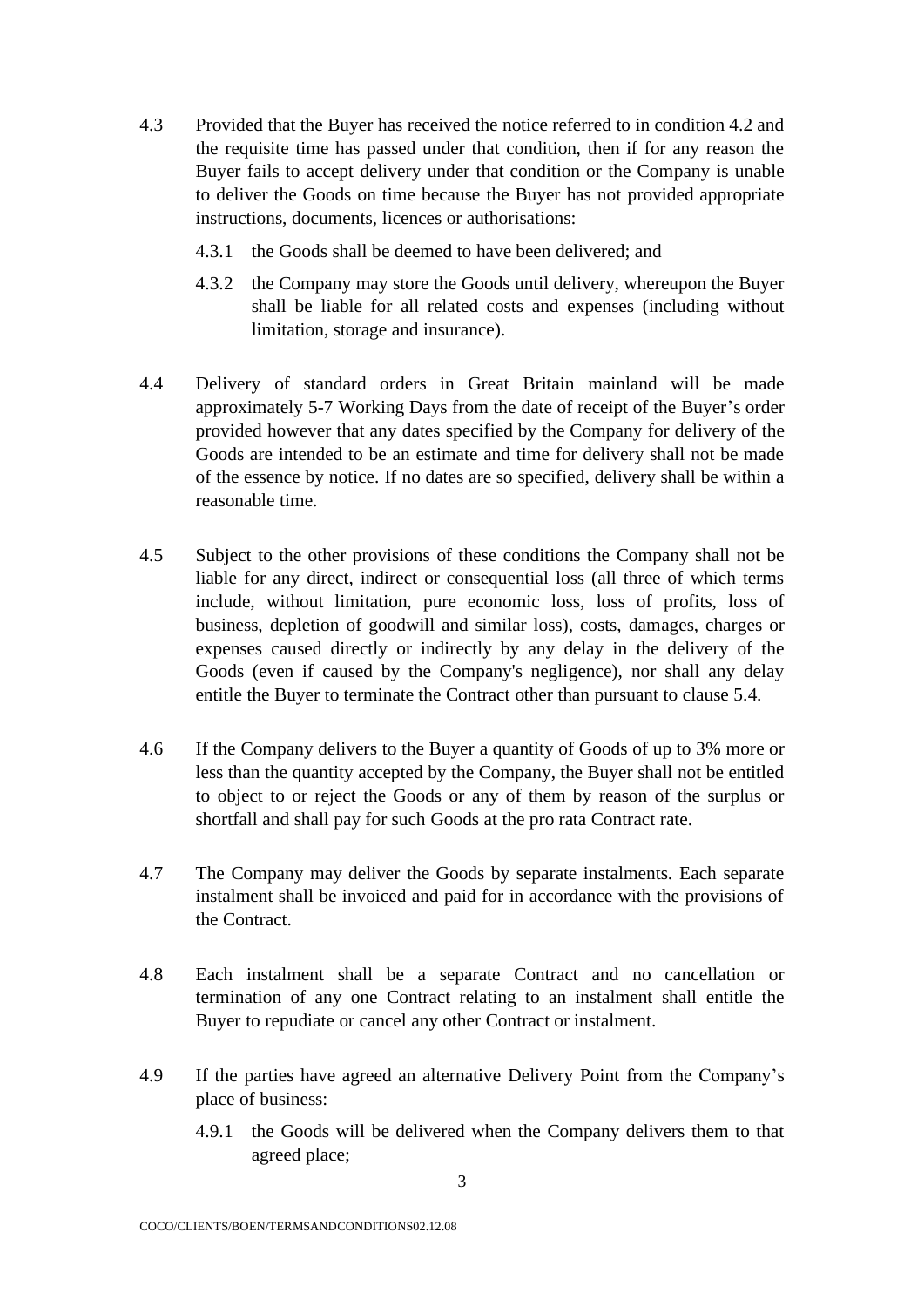- 4.9.2 any such delivery shall be made on a Working Day;
- 4.9.3 the Buyer shall provide at the Delivery Point and at its expense adequate and appropriate equipment and manual labour for loading the Goods; and
- 4.9.4 the Buyer shall be liable for any costs (including without limitation insurance costs) incurred in this delivery.
- 4.10 If the Buyer requests any specified time for delivery and/or any special loading requirements, these will be subject to reasonable delivery charges.
- 4.11 The Goods will be presumed to have been delivered in good and undamaged condition if on delivery of it the receiver signs the consignment note without noting damage or loss alleged on it.

#### **5. NON-DELIVERY**

- 5.1 The quantity of any consignment of Goods as recorded by the Company on despatch from the Company's place of business shall be conclusive evidence of the quantity received by the Buyer on delivery unless the Buyer can provide conclusive evidence proving the contrary.
- 5.2 Any liability of the Company for non-delivery of the Goods shall be limited to replacing the Goods within a reasonable time or issuing a credit note at the pro rata Contract rate against any invoice raised for such Goods.
- 5.3 In the event that the Company fails to deliver the Goods within 21 days of the Buyer's order then the Buyer shall be entitle to terminate the Contract provided such termination takes place within 60 days of the Buyer's order (whereupon the provisions of clause 5.2 shall apply).

#### **6. RISK/TITLE**

- 6.1 The Goods are at the risk of the Buyer from the time of delivery or deemed delivery.
- 6.2 Ownership of the Goods shall not pass to the Buyer until the Company has received in full (in cash or cleared funds) all sums due to it in respect of:
	- 6.2.1 the Goods; and
	- 6.2.2 all other sums which are or which become due to the Company from the Buyer on any account.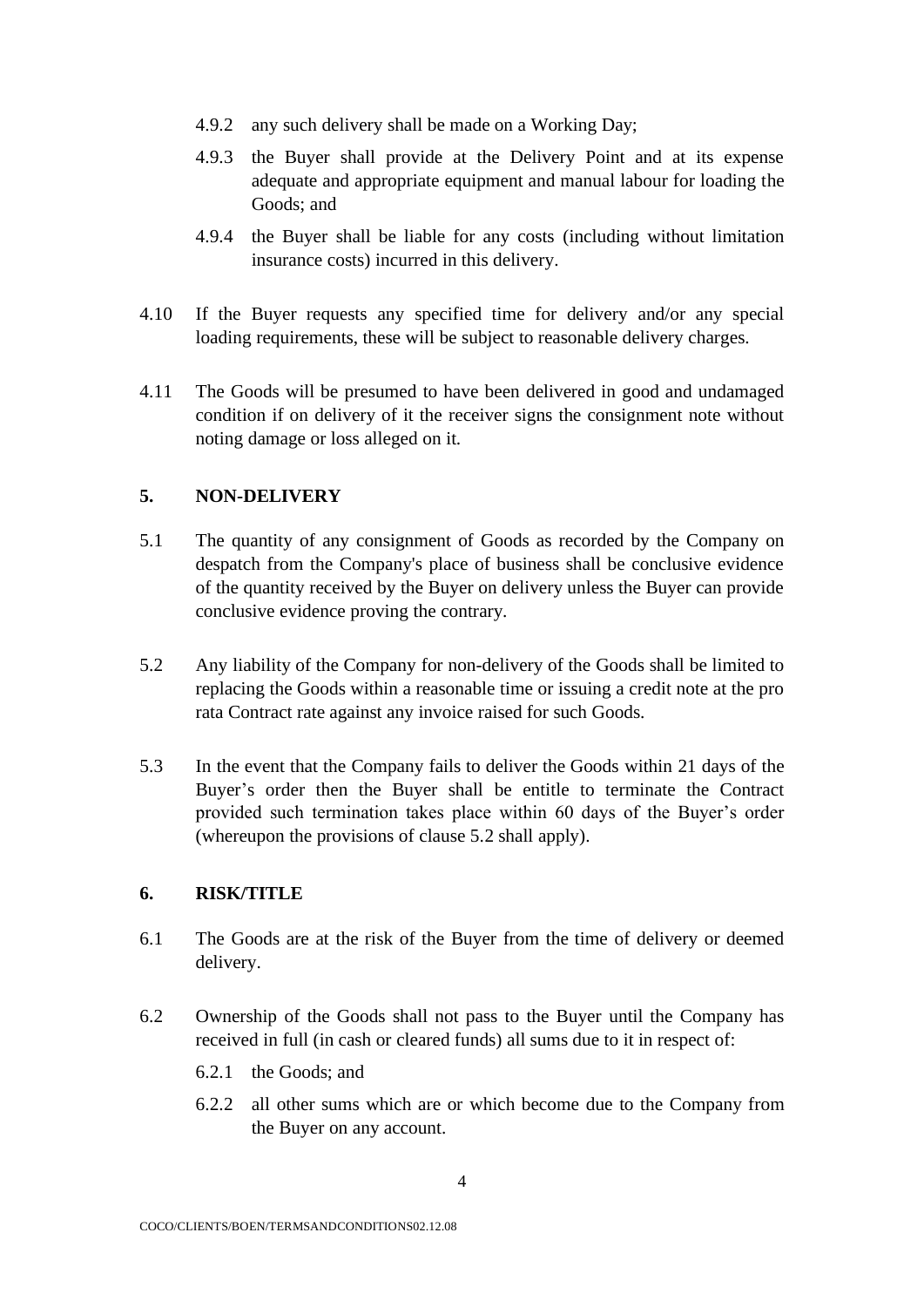- 6.3 Until ownership of the Goods has passed to the Buyer, the Buyer shall:
	- 6.3.1 hold the Goods on a fiduciary basis as the Company's bailee;
	- 6.3.2 store the Goods (at no cost to the Company) separately from all other goods of the Buyer or any third party in such a way that they remain readily identifiable as the Company's property;
	- 6.3.3 not destroy, deface or obscure any identifying mark or packaging on or relating to the Goods; and
	- 6.3.4 maintain the Goods in satisfactory condition and keep them insured on the Company's behalf for their full price against all risks to the reasonable satisfaction of the Company. On request the Buyer shall produce the policy of insurance to the Company.
- 6.4 The Buyer may resell the Goods before ownership has passed to it solely on the following conditions:
	- 6.4.1 any sale shall be effected in the ordinary course of the Buyer's business at full market value; and
	- 6.4.2 any such sale shall be a sale of the Company's property on the Buyer's own behalf and the Buyer shall deal as principal when making such a sale.
- 6.5 The Buyer's right to possession of the Goods shall terminate immediately if:
	- 6.5.1 the Buyer has a bankruptcy order made against him or makes an arrangement or composition with his creditors, or otherwise takes the benefit of any statutory provision for the time being in force for the relief of insolvent debtors, or (being a body corporate) convenes a meeting of creditors (whether formal or informal), or enters into liquidation (whether voluntary or compulsory) except a solvent voluntary liquidation for the purpose only of reconstruction or amalgamation, or has a receiver and/or manager, administrator or administrative receiver appointed of its undertaking or any part thereof, or documents are filed with the court for the appointment of an administrator of the Buyer or notice of intention to appoint an administrator is given by the Buyer or its directors or by a qualifying floating charge holder (as defined in paragraph 14 of Schedule B1 to the Insolvency Act 1986), or a resolution is passed or a petition presented to any court for the winding-up of the Buyer or for the granting of an administration order in respect of the Buyer, or any proceedings are commenced relating to the insolvency or possible insolvency of the Buyer; or
	- 6.5.2 the Buyer suffers or allows any execution, whether legal or equitable, to be levied on his/its property or obtained against him/it, or fails to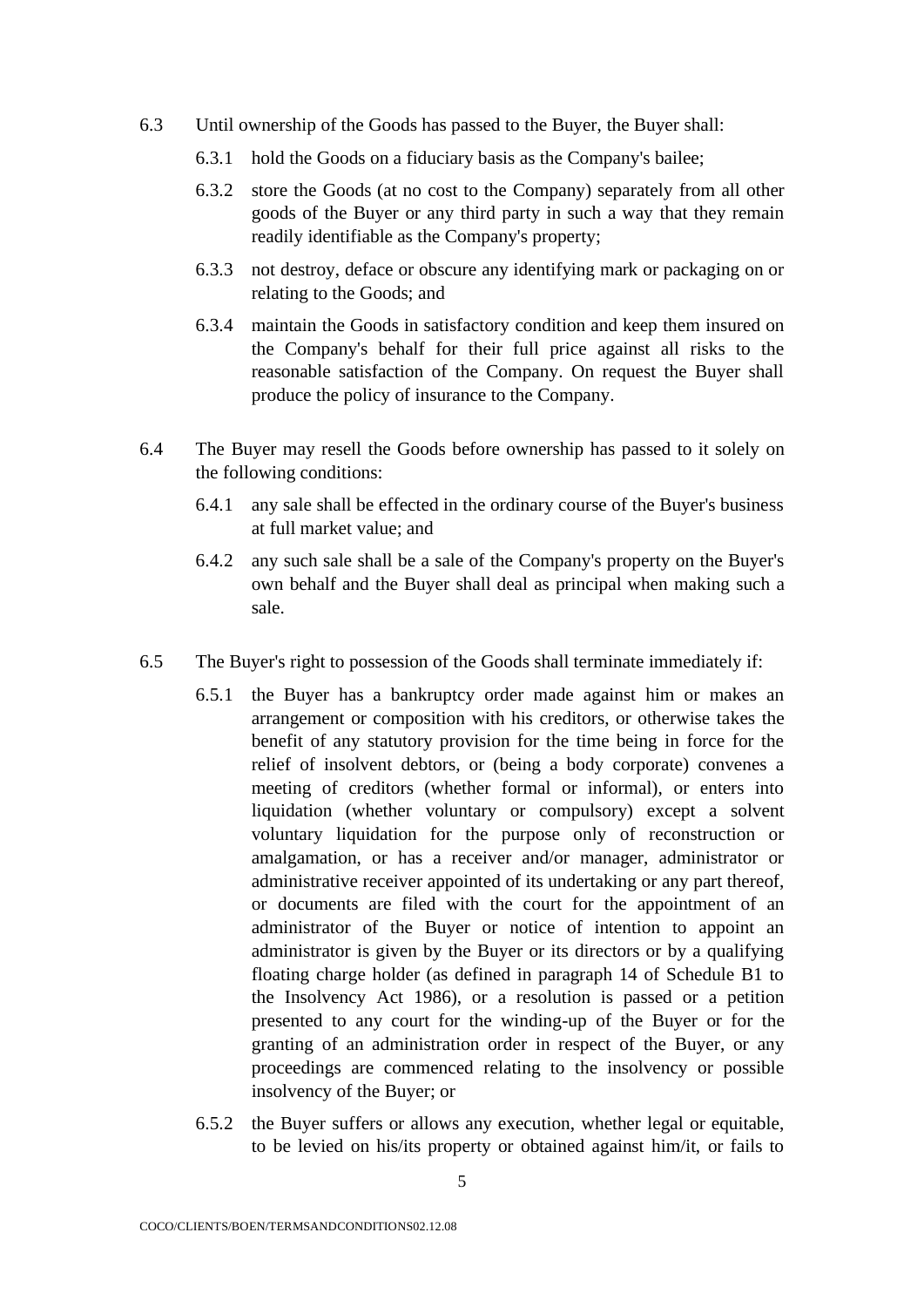observe or perform any of his/its obligations under the Contract or any other contract between the Company and the Buyer, or is unable to pay its debts within the meaning of section 123 of the Insolvency Act 1986 or the Buyer ceases to trade; or

- 6.5.3 the Buyer encumbers or in any way charges any of the Goods.
- 6.6 The Company shall be entitled to recover payment for the Goods notwithstanding that ownership of any of the Goods has not passed from the Company.
- 6.7 The Buyer grants the Company, its agents and employees an irrevocable licence at any time to enter any premises where the Goods are or may be stored in order to inspect them, or, where the Buyer's right to possession has terminated, to recover them.
- 6.8 Where the Company is unable to determine whether any Goods are the goods in respect of which the Buyer's right to possession has terminated, the Buyer shall be deemed to have sold all goods of the kind sold by the Company to the Buyer in the order in which they were invoiced to the Buyer.
- 6.9 On termination of the Contract, howsoever caused, the Company's (but not the Buyer's) rights contained in this condition 6 shall remain in effect.

## **7. PRICE**

- 7.1 Unless otherwise agreed by the Company in writing, the price for the Goods shall be the price set out in the Company's price list published on the date of delivery or deemed delivery.
- 7.2 The price for the Goods shall be exclusive of any value added tax and all costs or charges in relation to packaging, loading, unloading, carriage and insurance, all of which amounts the Buyer shall pay in addition when it is due to pay for the Goods.
- 7.3 The Company reserves the right to vary prices and specifications (quoted or otherwise).
- 7.4 If prices are increased, the Company shall give written notice to the Buyer before delivery and the Buyer may cancel the Contract by giving written notice to the Company of its cancellation within 14 days of receiving that notice.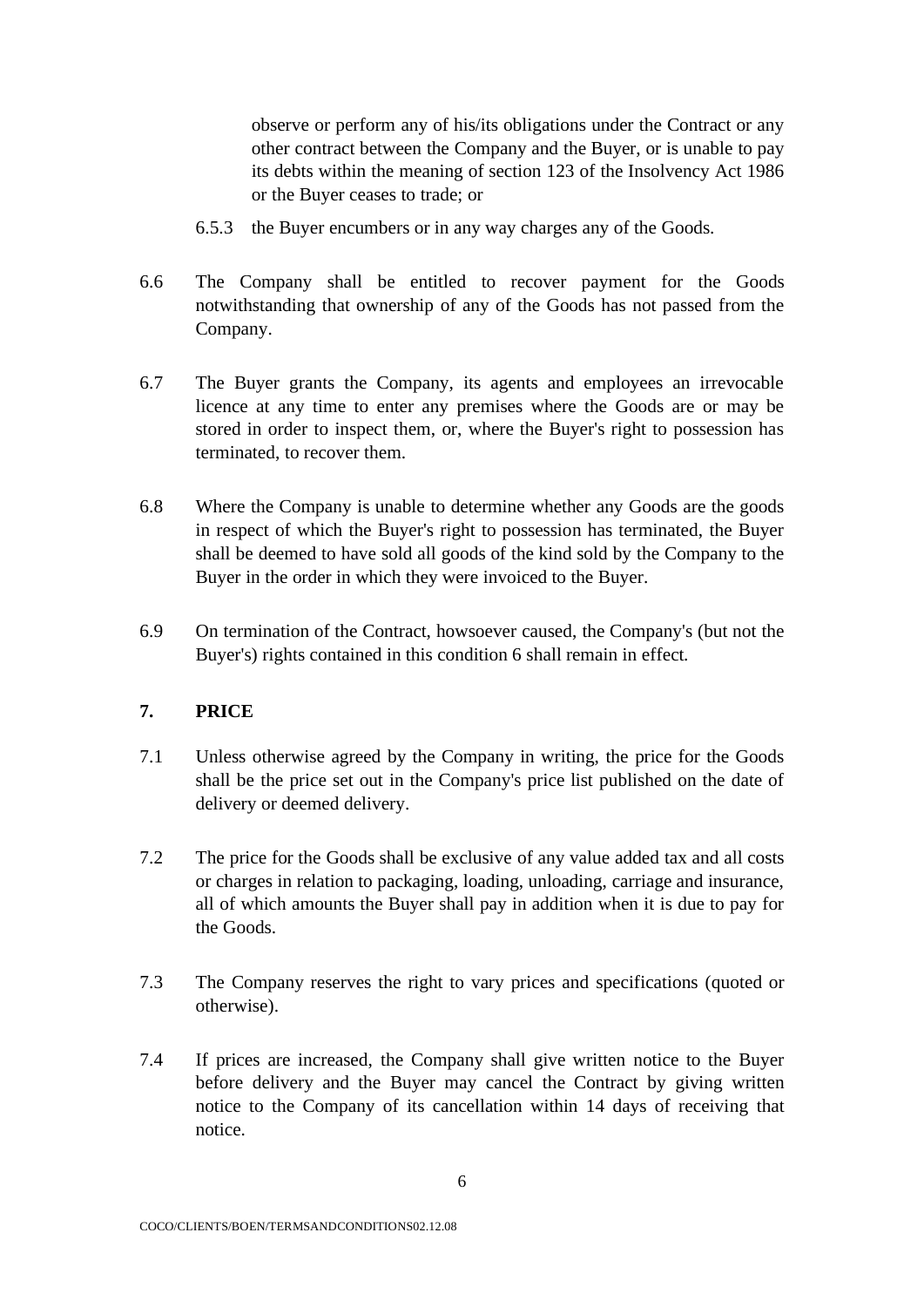# **8. PAYMENT**

- 8.1 Subject to condition 8.4, payment of the price for the Goods is due in pounds sterling:
	- 8.1.1 for Buyers with credit facilities, on or before the twentieth day of the month following the issue of the Company's invoice; and
	- 8.1.2 for Buyers without credit facilities, when the order is placed so the Company is in cleared funds before delivery.
- 8.2 Time for payment shall be of the essence.
- 8.3 The Buyer shall make all payments due under the Contract in full without any deduction whether by way of set-off, counterclaim, discount, abatement or otherwise unless the Buyer has a valid court order requiring an amount equal to such deduction to be paid by the Company to the Buyer.
- 8.4 All overdue accounts bear an administration fee of £50 on any outstanding debt and interest fee of £25.
- 8.5 The Company reserves the right to withhold deliveries in the event of non payment of any overdue monies.

## **9. QUALITY**

- 9.1 The Company warrants that (subject to the other provisions of these conditions) on delivery the Goods shall:
	- 9.1.1 be of satisfactory quality within the meaning of the Sale of Goods Act 1979; and
	- 9.1.2 be reasonably fit as wood flooring.
- 9.2 Where the Buyer has used or installed the Goods such use or installation shall be taken as conclusive evidence that the Buyer has accepted the Goods notwithstanding that there is a defect in the quality or condition or that they fail to correspond with the specification and the Buyer waives his right to claim.
- 9.3 The Company shall not be liable for a breach of any of the Warranties in condition 9.1 unless:
	- 9.3.1 the Buyer gives written notice of the defect to the Company, and, if the defect is as a result of damage in transit to the carrier, within 7 days of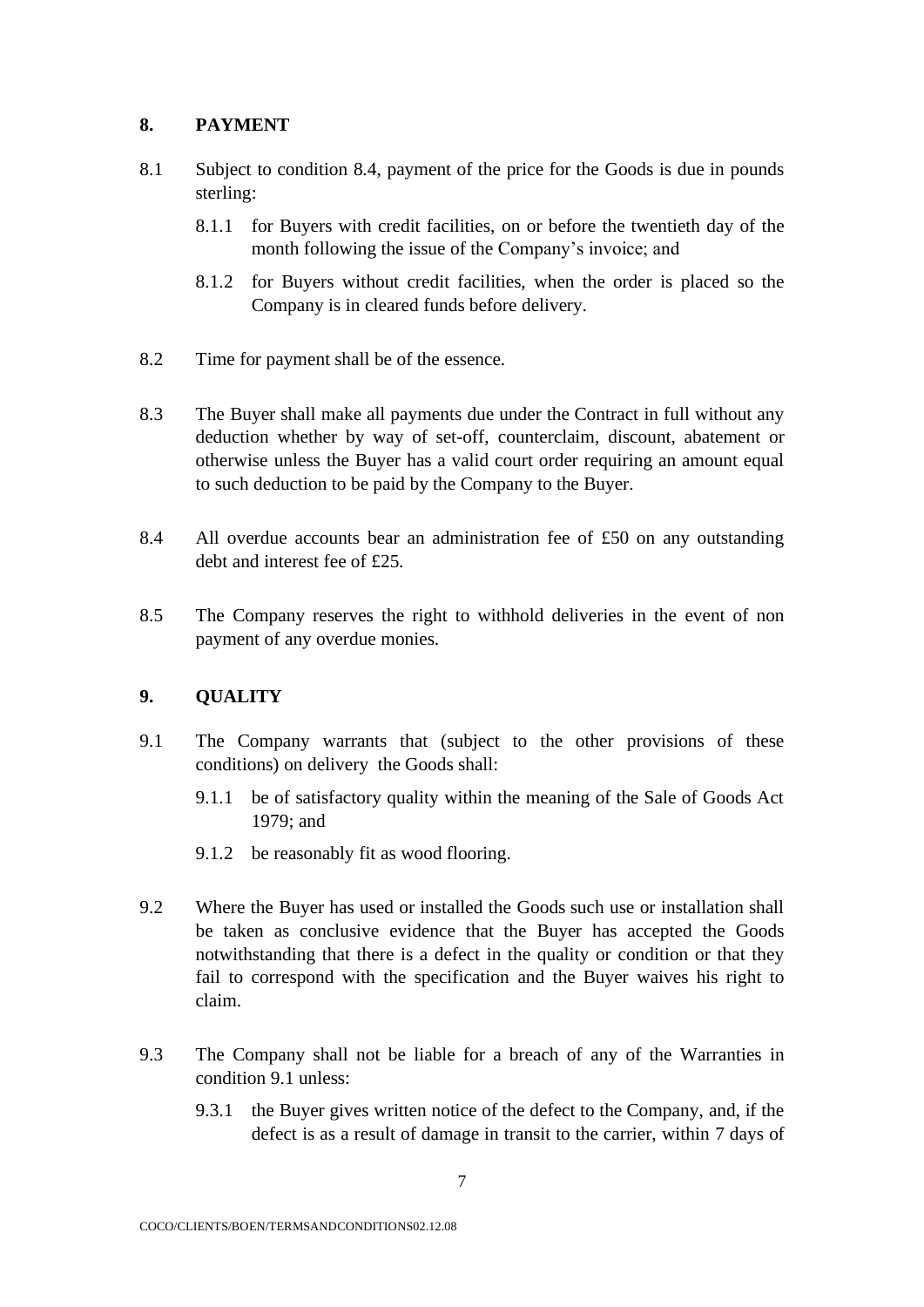the time when the Buyer discovers or ought to have discovered the defect; and

- 9.3.2 the Company is given a reasonable opportunity after receiving the notice of examining such Goods and the Buyer (if asked to do so by the Company) returns such Goods to the Company's place of business at the Company's cost for the examination to take place there.
- 9.4 Subject to condition 9.3, if any of the Goods do not conform with any of the warranties in condition 9.1 the Company shall at its option repair or replace such Goods (or the defective part) or refund the price of such Goods at the pro rata Contract rate provided that, if the Company so requests, the Buyer shall, at the Company's expense, return the Goods or the part of such Goods which is defective to the Company.
- 9.5 Any transportation costs of the Goods incurred pursuant to clause 9.3.2 or 9.4 shall be at the cost of the Company if, subject to condition 9.2 and condition 9.3, the Goods do not conform with any of the warranties in condition 9.1.
- 9.6 If the Company complies with condition 9.4 it shall have no further liability for a breach of any of the warranties in condition 9.1 in respect of such Goods.

#### **10. LIMITATION OF LIABILITY**

- 10.1 Save as provided in conditions 5.3 and 9.4, the following provisions set out the entire financial liability of the Company (including any liability for the acts or omissions of its employees, agents and sub-contractors) to the Buyer in respect of:
	- 10.1.1 any breach of these conditions;
	- 10.1.2 any use made or resale by the Buyer of any of the Goods, or of any product incorporating any of the Goods; and
	- 10.1.3 any representation, statement or tortious act or omission including negligence arising under or in connection with the Contract.
- 10.2 All warranties, conditions and other terms implied by statute or common law (save for the conditions implied by section 12 of the Sale of Goods Act 1979) are, to the fullest extent permitted by law, excluded from the Contract.
- 10.3 Nothing in these conditions excludes or limits the liability of the Company: 10.3.1 for death or personal injury caused by the Company's negligence; or 10.3.2 under section 2(3), Consumer Protection Act 1987; or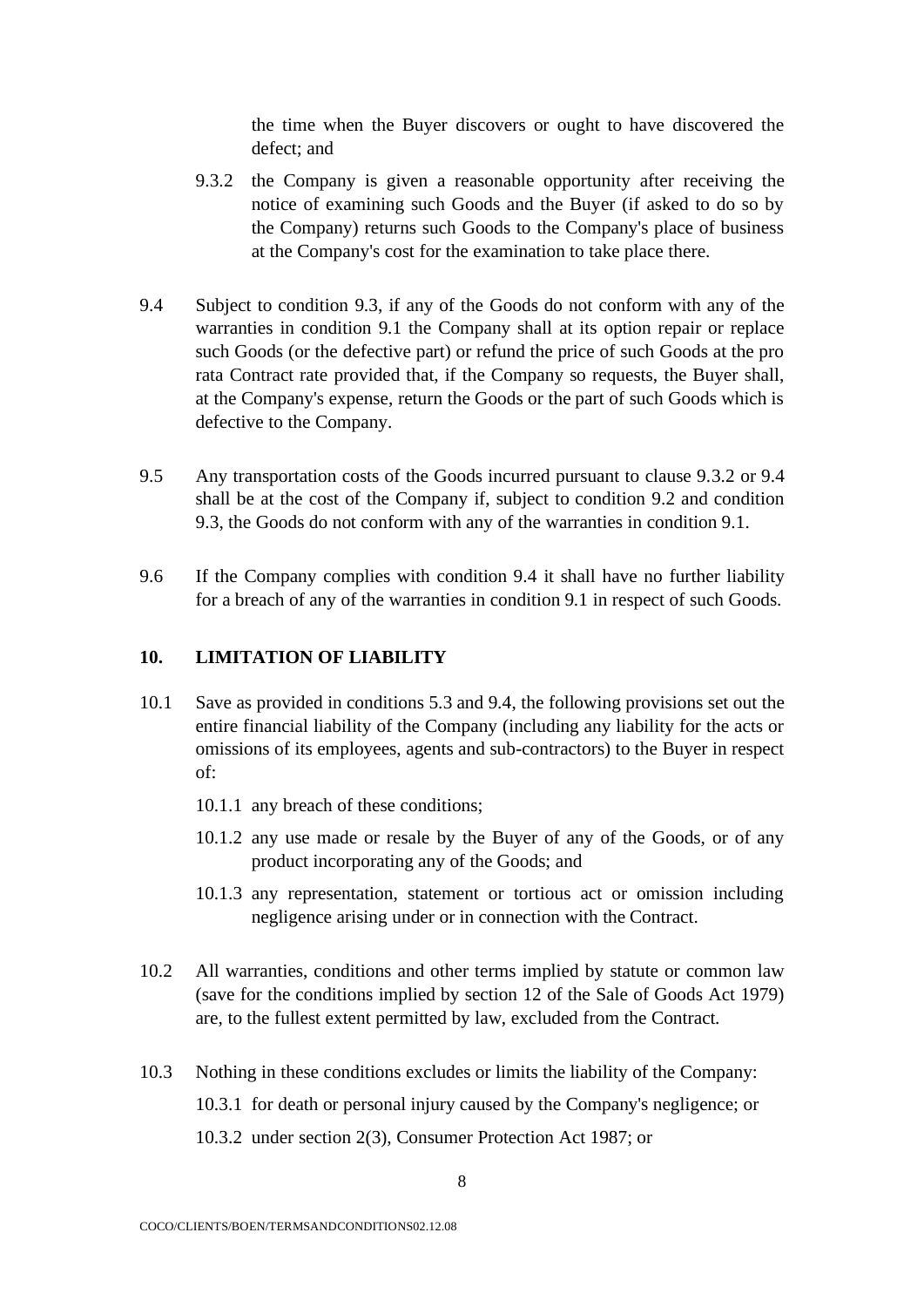- 10.3.3 for any matter which it would be illegal for the Company to exclude or attempt to exclude its liability; or
- 10.3.4 for fraud or fraudulent misrepresentation.
- 10.4 Subject to condition 10.2 and condition 10.3:
	- 10.4.1 the Company's total liability in contract, tort (including negligence or breach of statutory duty), misrepresentation, restitution or otherwise, arising in connection with the performance or contemplated performance of the Contract shall be limited to the Contract price; and
	- 10.4.2 the Company shall not be liable to the Buyer for loss of profit, loss of business, injury, damage, or depletion of goodwill in each case whether direct, indirect or consequential, or any claims for consequential compensation, special loss or damage whatsoever (howsoever caused) which arise out of or in connection with the Contract.

#### **11. RETURN OF GOODS**

- 11.1 Notwithstanding any other provision of the Contract the Buyer shall be entitled to the return of the Goods to the Company subject to the following conditions:
	- 11.1.1 the Buyer must obtain a returns number from the Company before returning the Goods to the Company;
	- 11.1.2 the Goods must be returned undamaged within 14 days of purchase, in their unopened packaging;
	- 11.1.3 the value of the Goods before any deductions must exceed £100 net of VAT;
	- 11.1.4 all returned Goods will be subject to a 20% handling charge plus any transport cost to the Company;
	- 11.1.5 the Goods must be returned at the Buyer's own cost, to Boen A/S' warehouse premises in Europe from where they were dispatched, (the Company may organise collection of the return with the cost of shipment being deducted from any credit given); and
	- 11.1.6 if following inspection by the Company the Goods are found to be damaged, the Company shall notify the Buyer and unless the Goods are collected by the Buyer within 14 days of such notification, the Goods may be disposed of by the Company with no liability.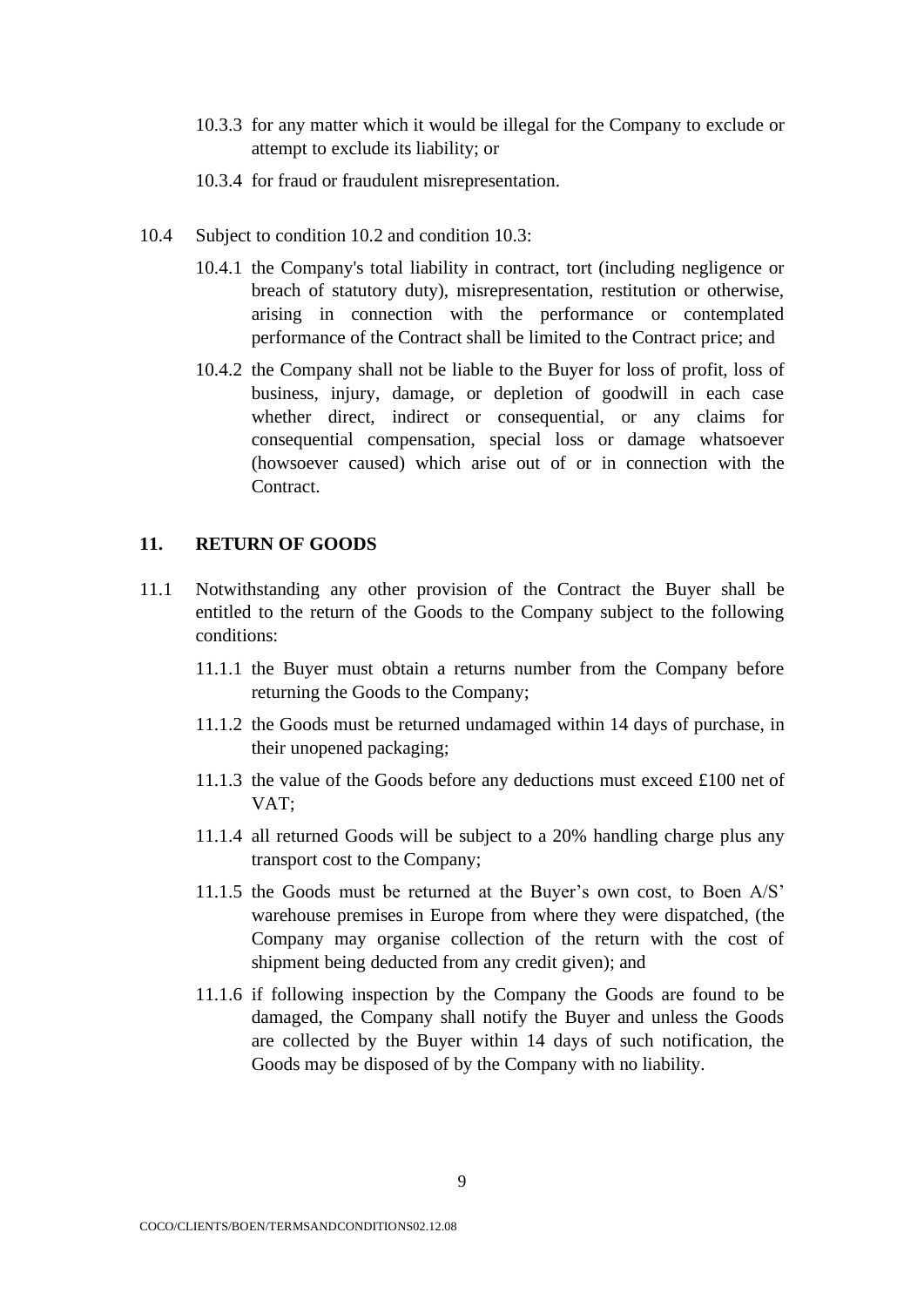## **12. CREDIT ACCOUNTS**

When establishing credit facilities for the Buyer, the Company reserves the right to make a search with one or more credit reference agencies relating to the Buyer and/or its directors. A record of such searches will be held by the Company and this information relating to the Buyer may be shared with other businesses (provided that any personal data shall only be disclosed in accordance with the 1998 Data Protection Act).

## **13. ASSIGNMENT**

- 13.1 The Company may assign the Contract or any part of it to any person, firm or company.
- 13.2 The Buyer shall not be entitled to assign the Contract or any part of it without the prior written consent of the Company.

# **14. FORCE MAJEURE**

The Company reserves the right to defer the date of delivery or to cancel the Contract or reduce the volume of the Goods ordered by the Buyer (without liability to the Buyer) if it is prevented from or delayed in the carrying on of its business due to circumstances beyond the reasonable control of the Company including, without limitation, acts of God, governmental actions, war or national emergency, acts of terrorism, protests, riot, civil commotion, fire, explosion, flood, epidemic, lock-outs, strikes or other labour disputes (whether or not relating to either party's workforce), or restraints or delays affecting carriers or inability or delay in obtaining supplies of adequate or suitable materials, provided that, if the event in question continues for a continuous period in excess of 60 days, the Buyer shall be entitled to give notice in writing to the Company to terminate the Contract.

## **15. GENERAL**

- 15.1 Each right or remedy of the Company under the Contract is without prejudice to any other right or remedy of the Company whether under the Contract or not.
- 15.2 If any provision of the Contract is found by any court, tribunal or administrative body of competent jurisdiction to be wholly or partly illegal, invalid, void, voidable, unenforceable or unreasonable it shall to the extent of such illegality, invalidity, voidness, voidability, unenforceability or unreasonableness be deemed severable and the remaining provisions of the